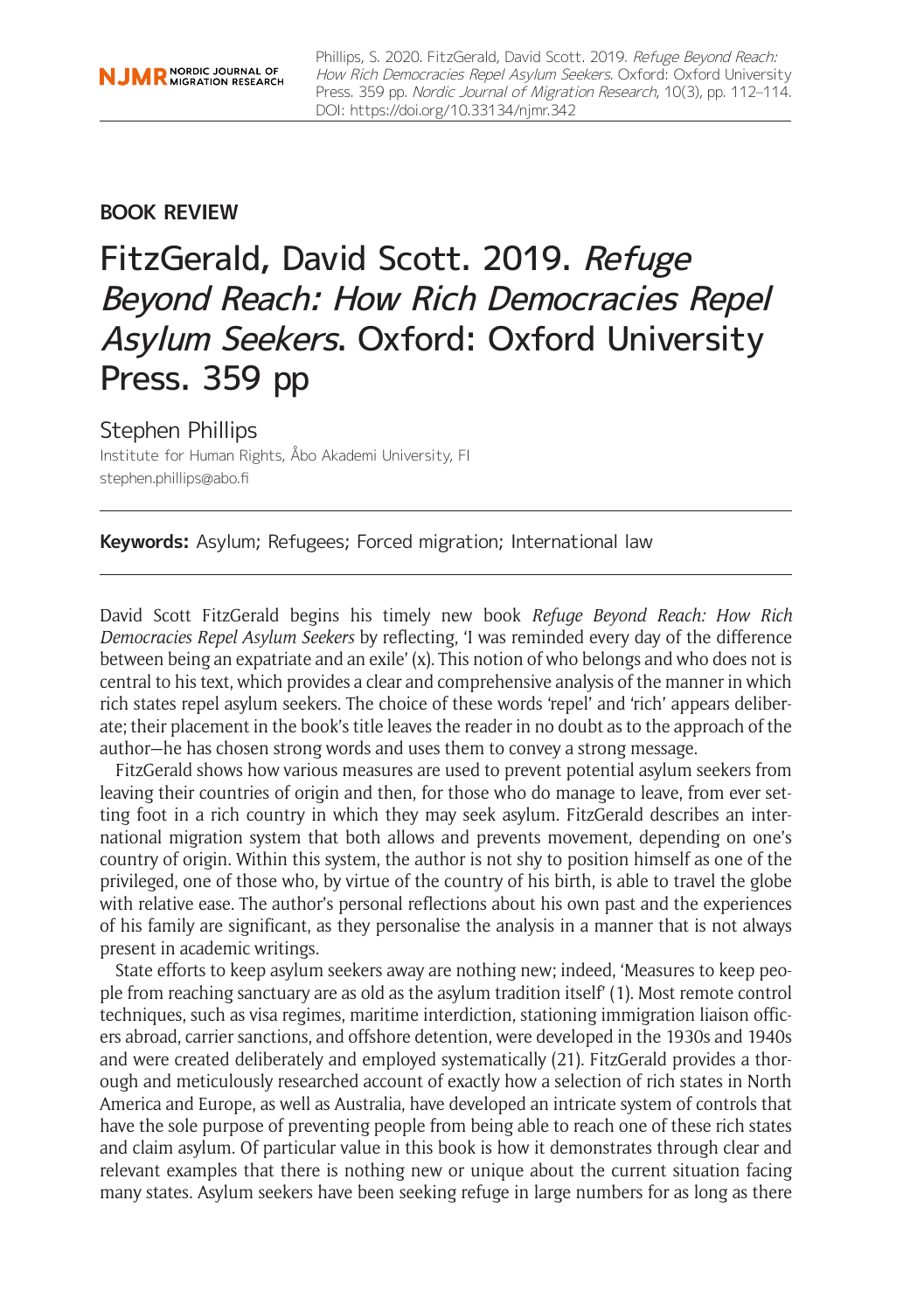have been reasons to flee, and contemporary measures against asylum seekers are many decades old. FitzGerald shows how a comprehension of this historical context can lead to a more nuanced understanding of present measures, the purposes they serve, and what challenges to them might be possible.

FitzGerald argues that rich states deliberately repel asylum seekers and have a complex system to achieve repulsion that they have developed over time, often in collaboration with one another. International law is not an impediment, with many of the remote control techniques that reach beyond state territories 'designed to evade the spirit of the law while narrowly complying with the letter' (212). There are consistent patterns that exist across states, and FitzGerald arranges the various measures employed by states into a series of groups, which he calls the dome, the moat, buffers, caging, and barbicans (14). The dome prevents access to territory through measures like visas and carrier sanctions, the moat is based on maritime interceptions, buffers use other states as a barrier, caging keeps asylum seekers contained in areas away from the Global North, and barbicans create legal fictions of spaces where rights are restricted (13–17). This grouping of repulsion measures runs throughout the book and is an effective way of tying together the various threads from the many different regional examples that are used to illustrate the book's key arguments.

The author shows how some states are prepared to push the acceptable limits of international law further than others, and also that by and large they do not need to, as the international system allows their repulsion of asylum seekers to continue unchecked as states prioritise their own security interests. Under the current international legal regime, this repulsion can not only function, but also flourish. Neither should state actions be viewed with any great degree of surprise, for 'Any system of territorial asylum creates an inherent incentive to keep undesired asylum seekers away from the territory' (48). Importantly, states have become adept at hiding the strategies they use to evade humanitarian norms by 'conducting them in spaces that are inaccessible to the public and contracting other state and non-state actors to do the dirty work', skillfully maneuvering through the grey areas, the gaps, of international law (19).

This contribution by FitzGerald sits alongside work by Daniel Ghezelbash (2018), Thomas Gammeltoft-Hansen and Nikolas Tan (2017), and Gammeltoft-Hansen and James Hathaway (2015), who have written on the policies FitzGerald examines and their viability as employed by rich states. FitzGerald's work complements that of these other authors by providing both depth and breadth of examples of repulsion by states, as well as giving a historical, political, and legal context from which further arguments can draw and build on.

Similar to other authors, FitzGerald sees certain limits on the extent to which states are willing to go as they seek to repel unwanted migrants, for example, citing concern by Australia for its 'brand as a progressive liberal democracy' (251). He claims that 'Political liberalism's emphasis on individual rights take the most punitive policies off the table' (51), but this claim perhaps relies too heavily on the present and future willingness of states to follow their obligations under international law. As FitzGerald himself shows regarding efforts to prevent the movement of Jews in the 1930s and 1940s and the principle against interdiction on the high seas, 'International norms that initially were taken for granted proved fragile (32). Should states refuse to play by the present rules, and if political liberalism ceases to be the dominant approach in the countries discussed, there will emerge a very different set of challenges that faith in the current position of political liberalism will not answer.

Finally, by placing contemporary practices in a historical context that is not often known or fully understood, the book serves as a useful reminder for those in Europe that boat interception and other forms of remote control have a history that stretches back long before the events of 2015–16 in the Mediterranean. Besides providing a comprehensive account